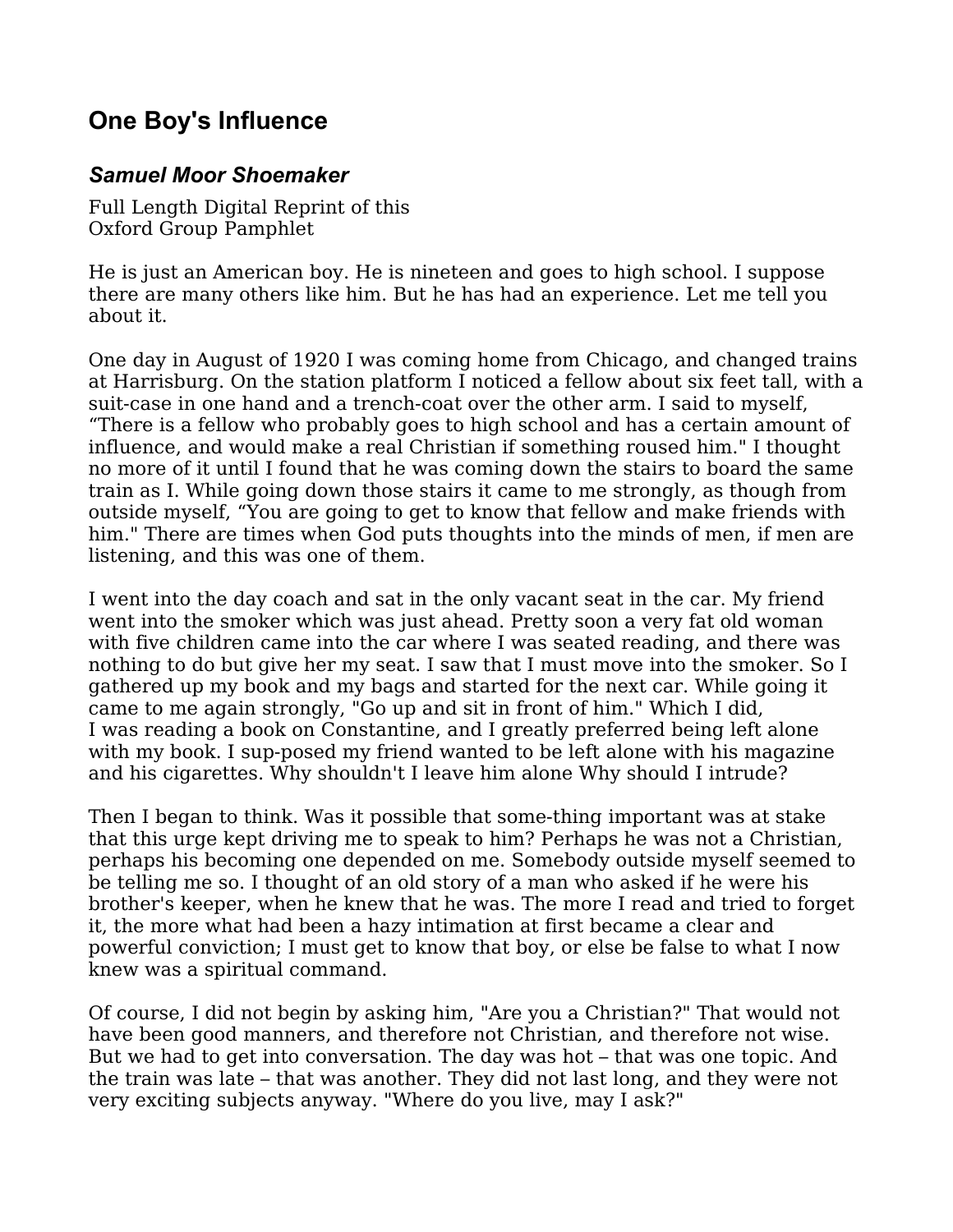"My home is in  $--$ ."

"I take it that you are at school there."

"Yes, at high school."

"Have you been long up in this part of the country?"

"No – just paying a visit to  $-$  –, where I expect to go to college."

"Do you play football?" Yes, he did.

"I used to know a fellow at – – who played football, as I suppose you will when you get there. He was a rounder up there, one of their interesting sinners. He knew the dives and inhere liquor might be had. He was a good athlete and a college sport. Its rather interesting about him, by the way. A friend of mine got hold of him, and the upshot of it is that he has been a missionary for some time in China."

"That is unusual," observed my friend laconically. I had not made a dent so far."Well, perhaps there is more of that sort of thing than you'd think," I told him, and then gave him another story of a man who had been living a loose sort of life in college, and had been won to Christ by a friend. I gave him the story in sufficient detail for him to see that something quite out of the ordinary had been brought to bear upon him, and he said, "That must be very interesting work." He pricked up his ears a bit, and showed more signs eyes were a bit foggy. His eyelids hung lower than they should: he looked dissipated. He was dissipated, though he was a long way from being a complete degenerate in the gutter. He was just a boy on the way, at a dead run, for ruin. He was living entirely for himself, was without much sense of purpose in his own life, and was living for what he could get out of life. I found lack of discipline along many lines.

We discussed the matter of relationships with other people in connection with Christ's standard of absolute love. \Ye talked of grudges, bad blood, school jealousies, criticism. Just then into the car came a parcel of black, cornfield darkies. It was a hot Saturday afternoon in August: they had come from their fields reeking with perspiration, and picked up some grog on their way which smelled like raw alcohol. When they came into the car, they sat themselves right opposite us and began to sing and to talk so noisily that we could scarcely hear ourselves across the back of my seat. My friend stood it as long as he could, and then he exploded, "Gosh, I do hate niggers!" His southern blood boiled. I said, "Old fellow, that is just what I mean. What do you think about a remark like that, in connection with what we have just been saying?" He said, "I see. I suppose Jesus would not have said that, would He?" I said that I did not think He would.

Now, among other things, my friend was smoking like a chimney. He was talking about pretty intimate things with a person he did not yet know very well: he did not quite know what to make of me yet, though there had been no "comeback"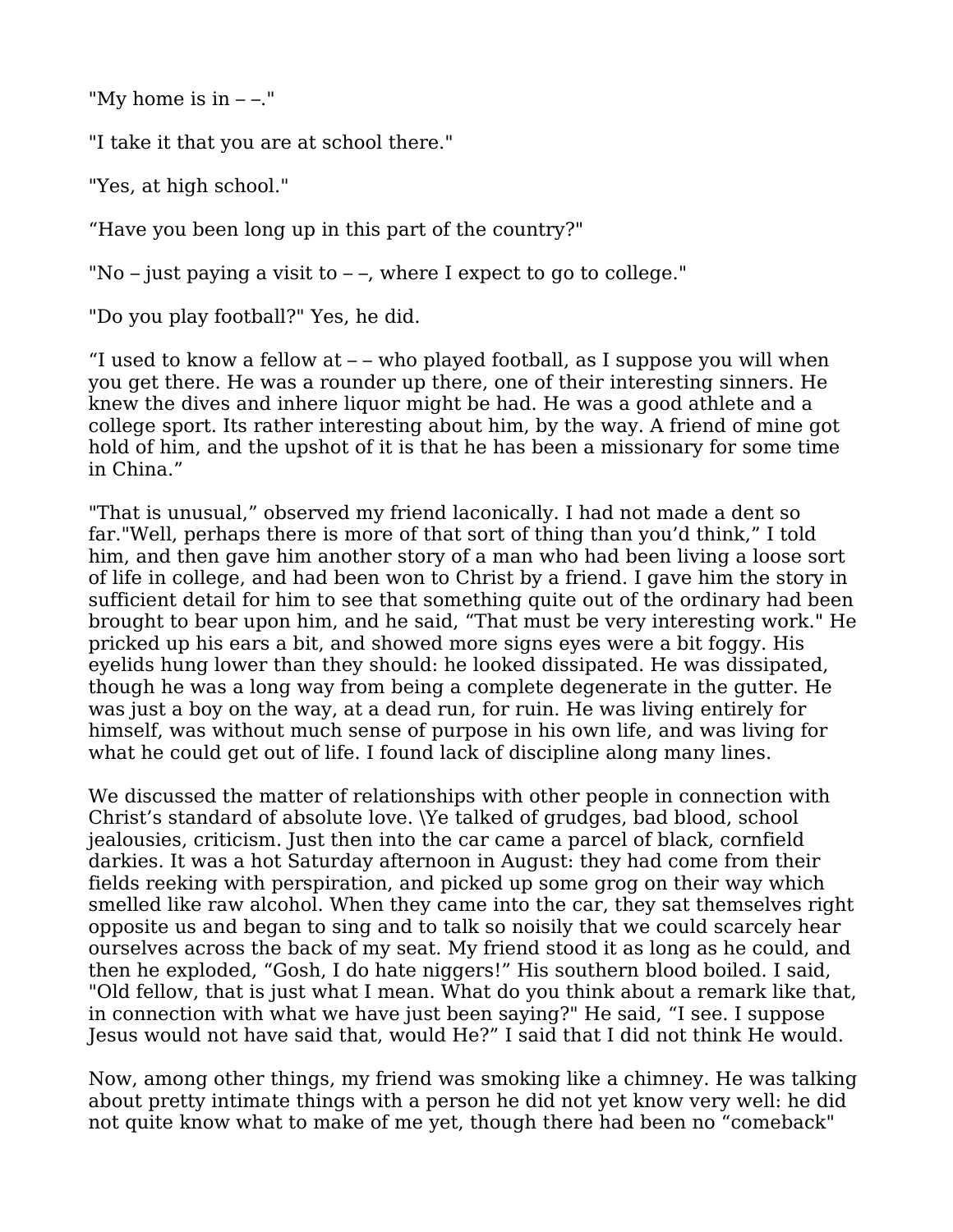on anything I had said to him – he had to grant it. But he was a bit nervous, as I knew, and he was taking it out in smoking. He had begun on a new pack, and was going through them, lighting one with the butt of the last. His hands were stained with nicotine. I inclined to think that his drinking was in part an effort to quiet the nicotine poison in him, and I know that liquor helped to loosen his attitude towards women. I do not say, mind you, that cigarettes were the cause of his immorality: I say they may have been the entering wedge. I asked him what he thought of cigarettes. Well, he thought they were mighty good, and did no harm "in moderation." He wanted to know what I thought. I told him that I was not a crank about tobacco; I thought men had a lot worse enemies than that, but for myself I viewed it this way. No one will say that there is any harm in having a chocolate soda, will they? No. But suppose a man in training goes into drug stores and fills himself full of ice-cream and candy during training season, is that wrong? Yes. Why? Because it lessens his efficiency in playing the game. Precisely. Now I am in training for a game that is much bigger than football. It is the game of trying to live a Christian life,

"Do you think sin has a good deal to do with our being out of touch with God?"He said that he did.

I asked, "How far do you think you would have to come yourself before you could ask B – to come all the way? Let's make this a bit more specific if you really mean business."

"All right, I am game," he said.

"Well, one of the things that will have to go is any sort of dishonesty, isn't it? Ever crib a bit in classes?" Sometimes but not often, he told me.

"Christ had four absolute standards which He never transgressed – absolute honesty, absolute purity, absolute unselfishness, and absolute love. Most fellows have a pretty tough battle with impurity. How about it, have you got it where you want it, or has it got you?"We found that there were often thoughts that were rotten, and when he could he went the whole pace. I told him very naturally and honestly about my own battles and temptations at his age, and we discussed the matter sensibly and fully. It was the first time he had ever talked of it seriously. There was much of the simple hygiene of it which he did not know, and he knew nothing of ways to conquer spiritually. Happily I could tell him of not a few men who had won out, and how they had found in Christ a source of hitherto undiscovered power.

Anything that lessens my efficiency even a little, I ought to cut it out, on the same principle as the man who cuts sodas during football training season, shouldn't I? Admitted. All right. Now I have found a few fellows for whom smoking definitely led to worse things, and for whose health it was plainly injurious. Anybody seeing them would admit they ought to slow down, at any rate, and not smoke so much. But there are a lot of fellows who, if they smoke at all, will smoke a great deal: there isn't any will power there, and it's a question of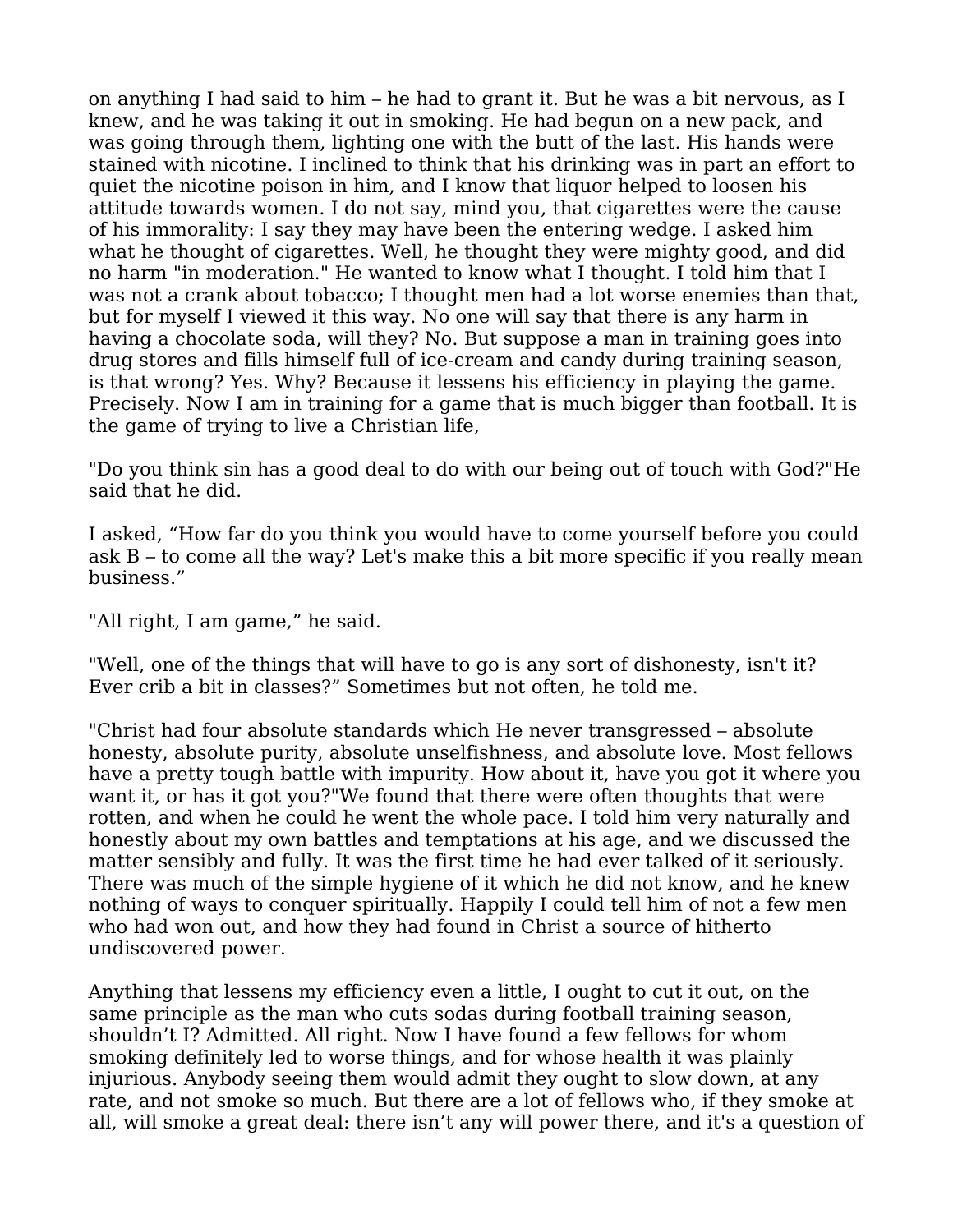cutting it altogether, or not cutting it at all. They can't cut it down, unless they cut it out. Now when I am talking to those fellows, I can't sit there and blow smoke in their faces, and tell them that I can smoke, but they can't. I don't know why that is so, but it is so. The same applies to drink; I can't drink, however moderately, and make anyone else stop entirely. For myself it is worth while to keep in spiritual training, so that when I run into a fellow like that I am not handicapped by even a little compromise in my own life. St. Paul laid down the most sensitive ethical touchstone in the world when he said, "if meat cause my brother to offend, I will eat no meat while the world stands." He was talking of meat offered to idols, which he could eat without harm, but it would have been a scandal and a danger for simpler-minded early Christians to touch it, when for them it was so closely associated.

on that level? Some problems look differently when viewed from that standpoint. Some which you never thought "moral questions" before become moral questions when rung on this touchstone.

My friend thought this was a good argument – good enough for giving up his "weed," for, remember, he wanted to win B –, and he could not be completely won so long as he was smoking too much.

Then I said something like this: "Wouldn't all these things be included if we said that once for all we were going to give ourselves to Christ – to surrender entirely to Him?"

He said that this was a good deal to ask a man to do all at once, especially when he had not thought of it before.

"But," I went on, "you have thought of it before, I believe. At some time or other you have made up your mind to cut loose and have done with all this compromise and live a full-out Christian life. But nothing has pushed you to do it. The thought has not been acted upon, and so it has died out of your mind. Occasionally it flits back, but again being denied it finally has been given up as impracticable." He granted this.

"Now I am really saying something to you which tallies exactly with your own conscience. And when are you really going to begin?"

He thought a brief moment, and said, "I will do my best."

Now there are times when one cannot accept such a reply as that. It is too indefinite. It came too easily to mean very much, and I told him so. When he said he would "do his best," he meant some general resolution, like hundreds he had made and broken. So I said, "My friend, just remember this one thing: when you say that you are not saying it to me. Count me out. Forget me entirely. You are saying it to God. And unless you mean it, do not say it. Better think it over a while longer."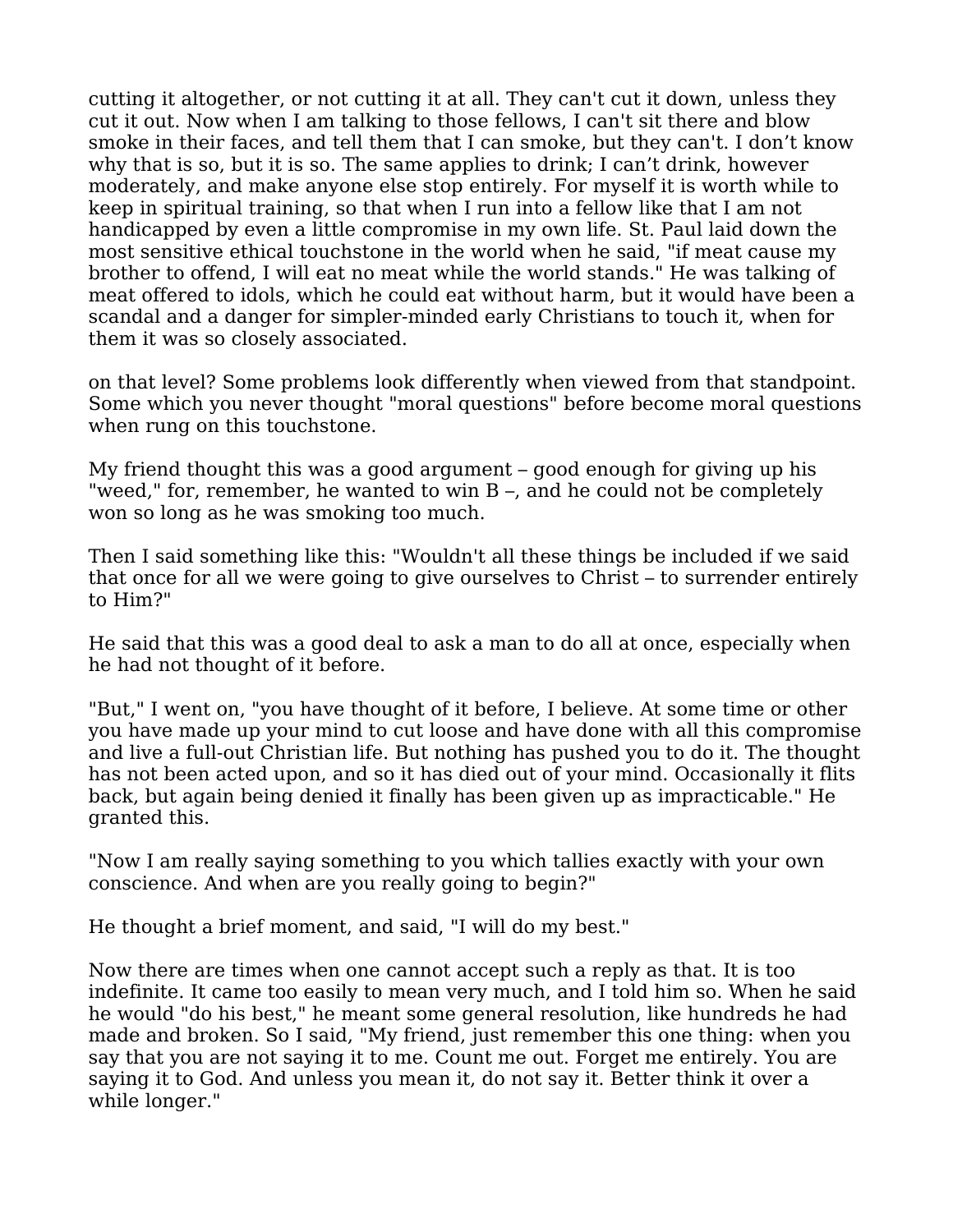He settled back into his seat, and was quiet for about fifteen minutes. He fought as he had never fought before in his life. I was busy praying for him, and keeping sympathetic to every sign he gave; waiting interestingly but not anxiously, asking God to help him over the Great Divide. Pretty soon up came his big hand over the back of the seat, and he said, "I am coming across."

"All the way?" I asked. Yes, all the way.

We shook hands, and I smiled at him and told him it was great. Then I said, "Now what do you feel like doing right at this time?"

He said, "I think we ought to pray." So did I, and we did.

Now there are a great many better places to pray together than on a Pennsylvania Railroad train in full motion, with all the windows open, and a lot of darkies chattering like monkeys across the aisle. But it was the only place we happened to have with us at the time, and we couldn't get off very conveniently, so we prayed right there. His prayer was not long, came right out of his heart, and asked for what he needed most; first he gave himself to Christ, and then he asked for strength to keep going, and then he asked for help to win B –. When he looked up (it had been the first time he had prayed in many a day) he said, "Gosh, that helps." I said, "Of course it helps. That's what it was meant to do, and that's what it will keep on doing if you will let it."

Then I shifted my seat, and sat down beside him. I found out his name, and by mutual agreement we began calling each other by our first names. I told him that going through this great experience always made me feel mighty close to a man, and he has been "Jack" to me from that day to this, and one of the very closest friends I have.

He had taken a mighty step. He was feeling the glow of it, the importance of it, the power and responsibility of it. The thing for me to do was to be very understanding, and make him realize fully the greatness of this step, and yet let him see that it was only a start and he must become fixed in practices which would make the experience permanent.

He asked me how to "keep going." I told him that broadly there were two directions in which a man's mind must continually be traveling if he was to be successful and useful as a Christian – one was up towards God, the other was out towards men.

One was primarily maintained by prayer and Bible study, the other by personal work and service.

First we talked about the Morning Watch. Strong Christians in every generation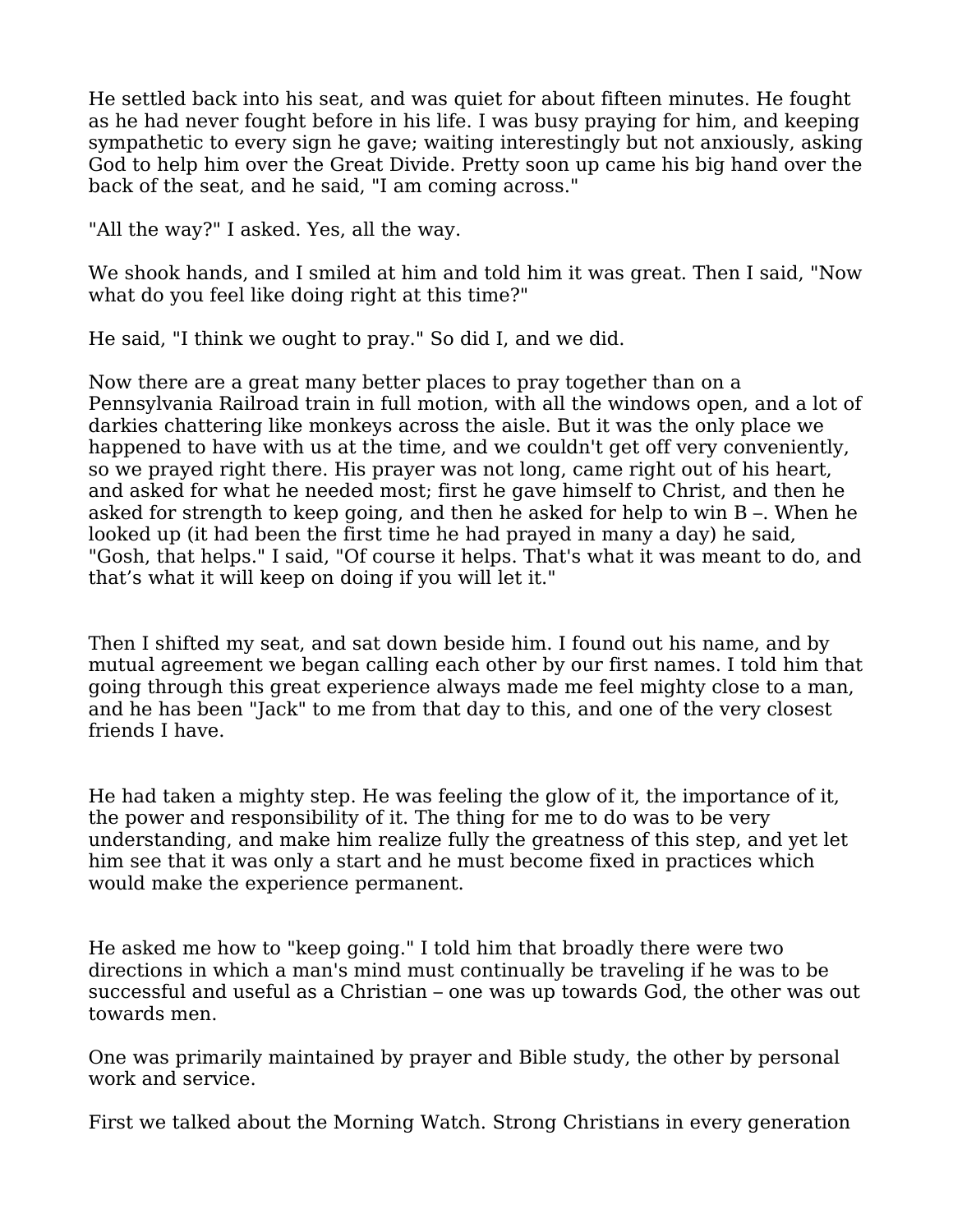have found that the first hour of the day is the freshest, and that if they give part of it to God, their day will be stronger and better. I suggested that he take twenty minutes or so for Bible study, and begin by immersing himself in the heart of it, the Gospels, and steeping himself in the personality of Christ. Then take five or ten minutes in prayer; ask God for what he really needed, keeping a list of those for whom he wanted to pray most, in the fly-leaf of his Bible – the family, the school, the men he most wanted to win to Christ – and then that he listen for God's direction, as well as tell Him a lot of things.

We talked then of the right sort of books to read. Most of us are ignorant of the plain facts of Christianity. I gave him a brief bibliography which would help him in his search. He ordered the seven books I suggested the moment he got home.

He was already a nominal church member, but saw at once that he must renew his loyalty to the church, and give and get all that he could in it. We spoke of the need for companionship with live, contagious Christians, who have enough religion to give away, and don't use it all up going to church.

Then we got to the question of getting religion across to the other fellow. Of course he was keen.

He was already a nominal church member, but saw at once that he must renew his loyalty to the church, and give and get all that he could in it. We spoke of the need for companionship with live, contagious Christians, who have enough religion to give away, and don't use it all up going to church.

## again

to reach B –, but there were many others in the school who needed help also. I told him that the only way to keep religion is to give it away. He must begin to function as soon as he could. Give what you can right away; it will increase as you give it. Other men are apt to be a good deal like yourself, up against temptations that are too strong for them, defeated, selfish, unhappy. Strike deep, talk honestly about sin, aim for complete surrender, and make them in turn winners of others. They come to you a field: they ought to go away a force. He wanted to know about this type and that type, and what you say when a man asks you this or that. He wanted a complete cross-section of all that I knew in a brief time. Much of it he could only learn by experience, but we talked about it for some time. When we got oE the train, he thanked me, and said it was the greatest afternoon of his life. I told him the best was yet to be. He chanced to be staying in a city near my home for a week, and the following Thursday I went in to town and saw him for a couple of hours. He had been keeping his Morning Watch faithfully every day, said he found temptations still present but much easier to conquer. So far so good. He went back to his home the next day. I did not see him face to face for eleven months. It was only a week till the opening of training season for football, so he was soon back at school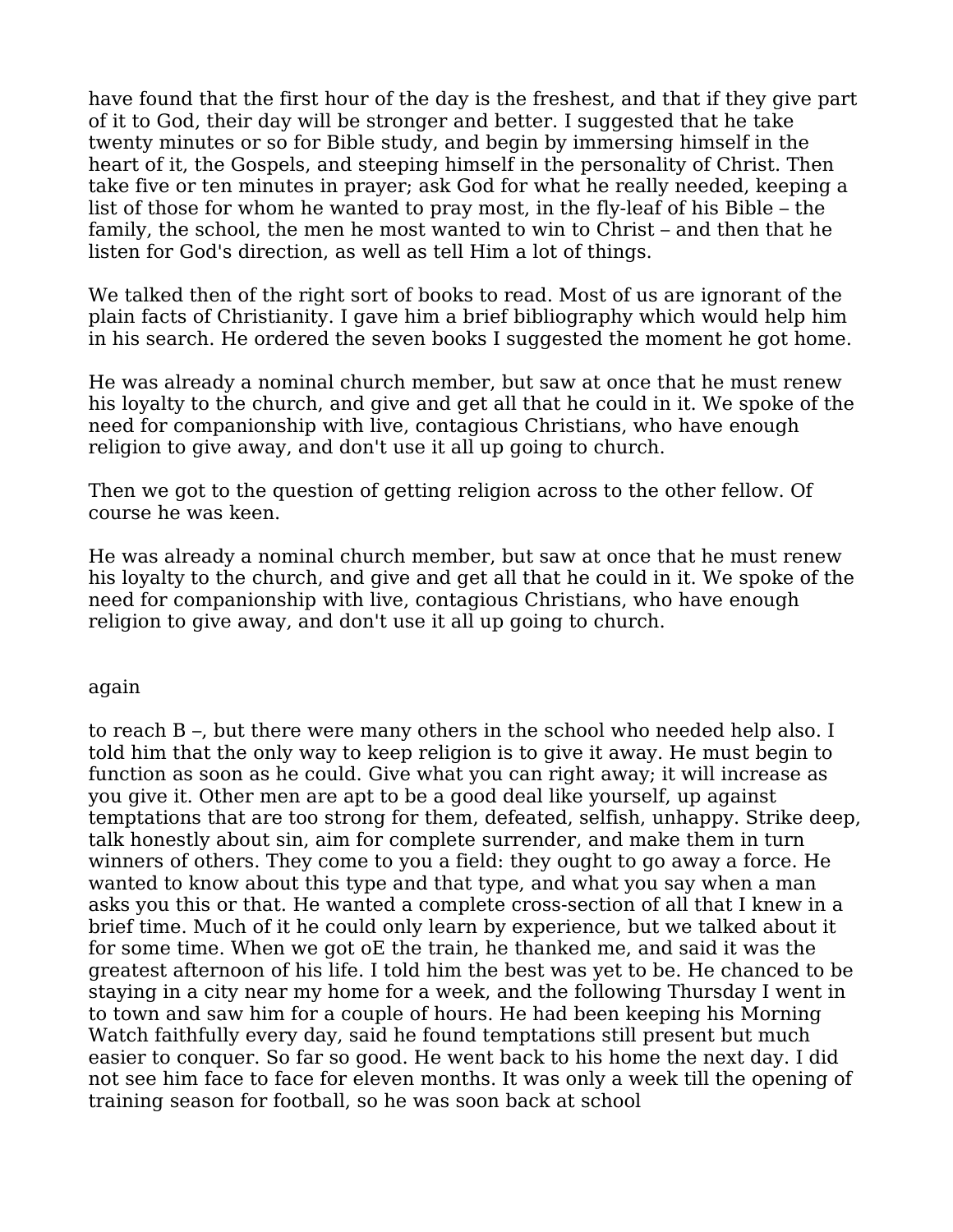again. Before long I had a letter from him containing this: "Perhaps you would care to hear how I am progressing. I think that I can say finely, I have had several hard battles, but at the time I was about to break, something in me seemed to help to put it down. I thought it was your prayer for me. Any-way I have conquered myself, and am just about ready to start my crusade.... My next letter will have some news for you." In less than a week came this: "I couldn't wait for an answer to my letter. I have some wonderful news. I have just about in hand my first convert, considered the toughest man on the squad. I have gotten him to try the morning prayer and Bible reading. He has just about come clean: it will be a matter of only a few days. To tell you frankly I didn't think' I could do it. But after getting myself in hand it was much easier. I have gone this far without smoking and I believe the worst is over. I have received the set of books which I ordered. Have been writing my uncle in I really believe if I could see him I could win him.... You can't imagine how the world and living has changed, since I came across. There is more in life than I ever imagined. I know you still pray for me for when in the greatest moments of temptation, something seems to come in and give me renewed courage and the desire leaves me. And I earnestly hope you will continue to pray for me. Every evening and morning I offer a prayer for YOU.

In two weeks more he sent me this:

"B has come clean, I left it up to him three days and then asked him. He was ready. Now we are working together and I have a stubborn one this time. It will take time, I can see, but I'll get him.... My worst battles are over, I truly think they are. With God's help and your prayers, I will be 0.K. It is great work. I have not committed any act of impurity since I came across that day, but I have had my battles.... As you say, 'They all want it,' only it takes confidences to do it."

Then I failed to hear for some weeks. I continued to write about once a week, giving him constant guidance and suggestion, and sharing with him other experiences of mine which had been happening. I was a little alarmed at not hearing tram him, and feared he might have backslid and did not want to tell me of it. Happily my doubts inhere unfounded. They did not cause me to cease praying for him or writing to him. After about six weeks came a letter saying:

"I have been having just a bit of tough luck. I was at the – – convention in – some time ago, contracted a cold, and as I have had the flu it turned to pneumonia. I was surely in bad shape. It's just been in the past few days that I have been about again.... There was something that hap-

Every evening and morning I offer a prayer for )'OU. In two weeks more he sent me this: "B has come clean, I left it up to him three days and then asked him. He was ready. Now we are working together and I have a stubborn one this time. It will take time, I can see, but I'll get him.... My worst battles are over, I truly think they are. With God's help and your prayers, I will be 0.K. It is great work. I have not committed any act of impurity since I came across that day, but I have had my battles.... As you say, 'They all want it,' only it takes confidences to do it."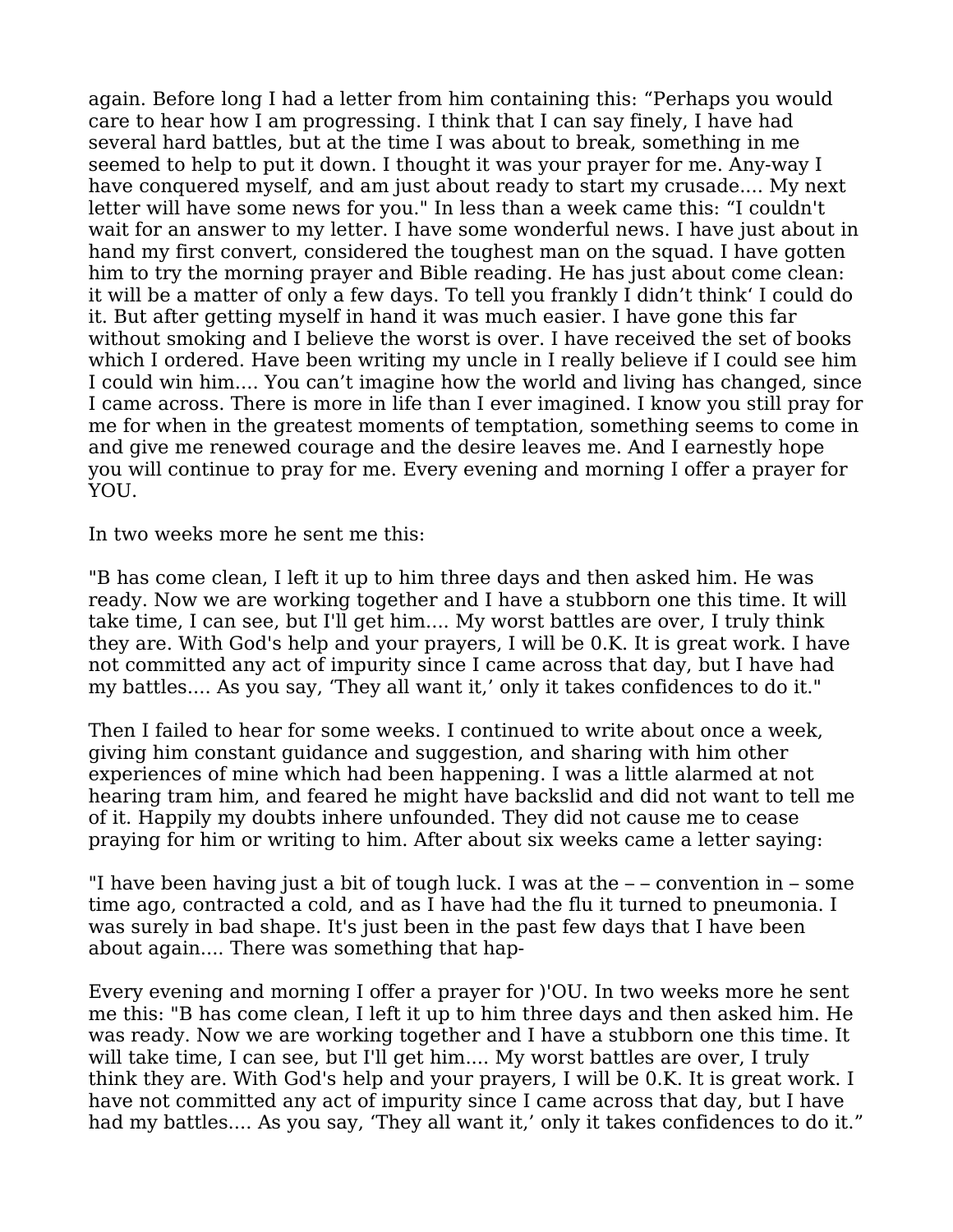Then I failed to hear for some weeks. I continued to write about once a week, giving him constant guidance and suggestion, and sharing with him other experiences of mine which had been happening. I was a little alarmed at not hearing tram him, and feared he might have back-slid and did not want to tell me of it. Happily my doubts inhere unfounded. They did not cause me to cease praying for him or writing to him. After about six weeks came a letter saying: "I have been having just a bit of tough luck. I was at the  $-$  – convention in – some time ago, contracted a cold, and as I have had the Hu it turned to pneumonia. I was surely in bad shape. It's just been in the past few days that I have been about again.... There was something that happened which struck me as an act of God through you. The doctors told me if I had not quit smoking when I did, it might have proved fatal, because of my lungs.... B is coming along fine. He was the bright spot in my sickness, visited me daily, and we prayed together. He is working heart and soul. He is after a fellow now, and hopes to have him soon. He is playing the greatest game of his life this year.... I have been having some tough battles with impurity, but so far I am ahead.... Dad came in from to see me, and was sur-prised to find that I had actually dropped the weed. Continue to pray for me, as I need it,"

Several letters from him miscarried in the post, and it was not until January that I had word again. It ran thus:

 "B – and I are going strong. We have each ivan over another fellow. In fact the spirit has the inhale school. The students hold chapel every morning. We read a chapter of the Bible and then one of us prays. It is remarkable to see them. In fact little did I think I could accomplish so much, al- though it is only through God's help and your pray- ers.... I seem to be a diferent person altogether,  $\dot{\epsilon}$  s, o free, no restraint in my heart. My only regret is that I didn't find it sooner.... As soon as I can arrange the necessary money details I am going to get a club room. Dad has promised me the funds. He is very much pleased. He is coming across too. He is a man that does not show his feelings, but I know, and I hope it may be soon.... I am a hap-pier person: I have no heavy feeling in my breast as of old. But this all did not come without a strug-gle. I have had many of them and hard ones, too: so has B –. We have prayed and they have been answered. Impurity has bothered me lately, but so far I have conquered it. Pray for me. I need it and so does B –." Within a few weeks he reported further progress: "The fellows are working fast. We are four now. Several want to come across but they can't give up some things. I told them they couldn't come clean while that was so. But they will in time, and I keep at them at all times.... It is a wonderful thing. How glad I am you found me! But I am not entirely free from bad habits: that is, I have to fight them often. I still need your prayers." In March he wrote me as follows: "I went to – for a few days. Saw Dad, but did not win him as yet. He had a hard battle, and I prayed for him, but he did not come through. I am not discouraged nor am I going to give up the batt1e. In fact it only leads me to redouble my efforts.... This is the greatest game I have ever played – so interesting and so fascinating, and the reward – it seems as if a burden is lifted from my soul. In fact the feeling is indescribable. And I owe this all to you. How shall I ever thank you? I shall not try for it will be useless. To say the least, I was pretty far gone. I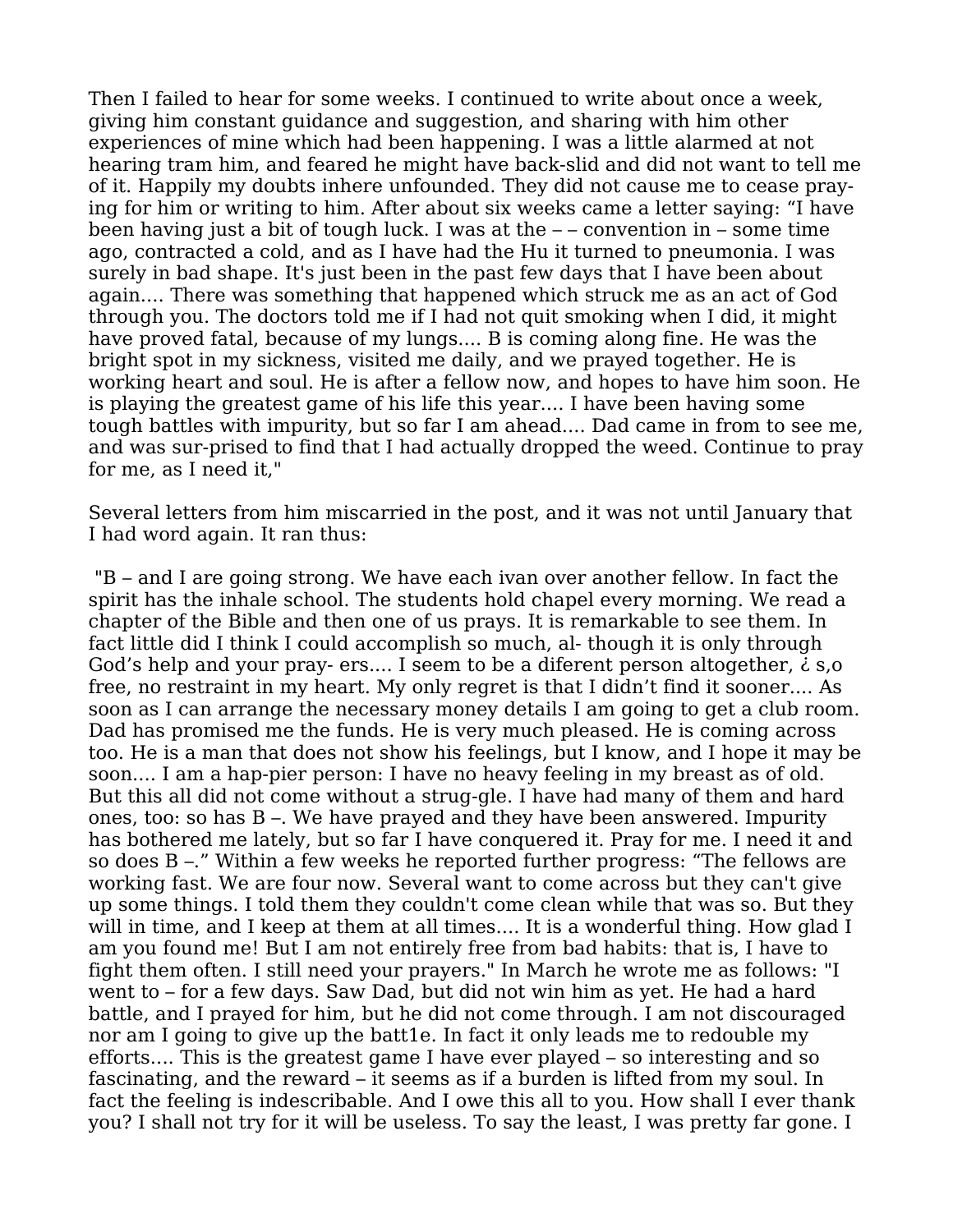had been leading a fast life, as you know. Dissipation had its hold on me.... But now, it's too good to be true!... The club is doing nicely. The fellows are coming across. B –, my right hand man, the one I thought hardest and almost unconquerable, is working nothing short of marvelous. In fact it keeps me humping to keep pace with him. Some of the fellows in the club joined only for curiosity, but you can rest assured I give them no easel The most remarkable part is, mothers and fathers come to me, thanking me for what I have done for their sons. It makes me thrill. They even offer to help support the club, a thing I do not want until it is absolutely necessary. Dad helped out nobly for the club."

 Later, in May, this came from him: "The fellows I spoke of, we are still after: but I think it wise for them to think it out. But nevertheless we will keep after them until ice get them. . It is all wonderful.... Not long ago on the . ball field, a fellow who had not been converted was having bad luck in his batting. A bunch of us were talking about how much better we were becoming, and he, knowing just what we were connected with, said that if praying would help his batting, he'd come across. He said it insolently. But we prayed right there for him. It was just before a game.

He did not get a hit that game or the next, but we kept on praying, and in the third game he came through with four hits in five trips to the plate, incidentally winning the game.... He is not across yet, as we told him not to come until he was ready to come clear across. He will in time, I am positive." Notice the way in which this fellow was prevented from making a decision for Christ simply to win a ball game: Jack and his cohorts wanted him to wait until he came through on the major issue, not upon any minor and selfish ones. He concludes that letter: "Opportunities await at every place, do they not?" He wrote again after two weeks: "Your most welcome letter came Monday, and it surely did help to retrieve my spirits, which, I confess, were at a very low ebb. But now, it just seems like an ugly dream. After your letter came I went to my room and prayed. It seems as if God was talking to me and it helped. I was imbued with a new spirit of vim and fight, which ) put immediately into effect. That evening I got the boys together and we had a heart-to-heart talk. which I honestly believe did more good to all of us than has been done for a long time.... I am feeling fine and have my old spirit back. 0 – is corning back, I believe: he has asked to talk privately with me some time, but said he just didn't feel as if he wanted to just now. I thought it best not to push him, but let him battle it out himself.... You asked me whether our thirty-four members in the club are all converted. No, I'm sorry to say, only nineteen have really come across. But the others will in time.... This morning when I see the wonders of God, I pray, thanking Him for all that He has done for me through you. I often look back to my days of unbelieving and sin, and a feel- ing of peace runs through me, knowing that I have accepted God. It is wonderful how restful one seems after accepting Christ, especially after that heavy burden one bears in his soul when he does not follow God's commands. Mere words cannot describe my feelings, it is so wonderful, and all this I owe to you, as God's worker. Probably today, had God not moved you to speak to me on the train that day, I would have been that same sinner.... Really, when I look back to that day, I realize that I was ready and hungry for God. There was a time